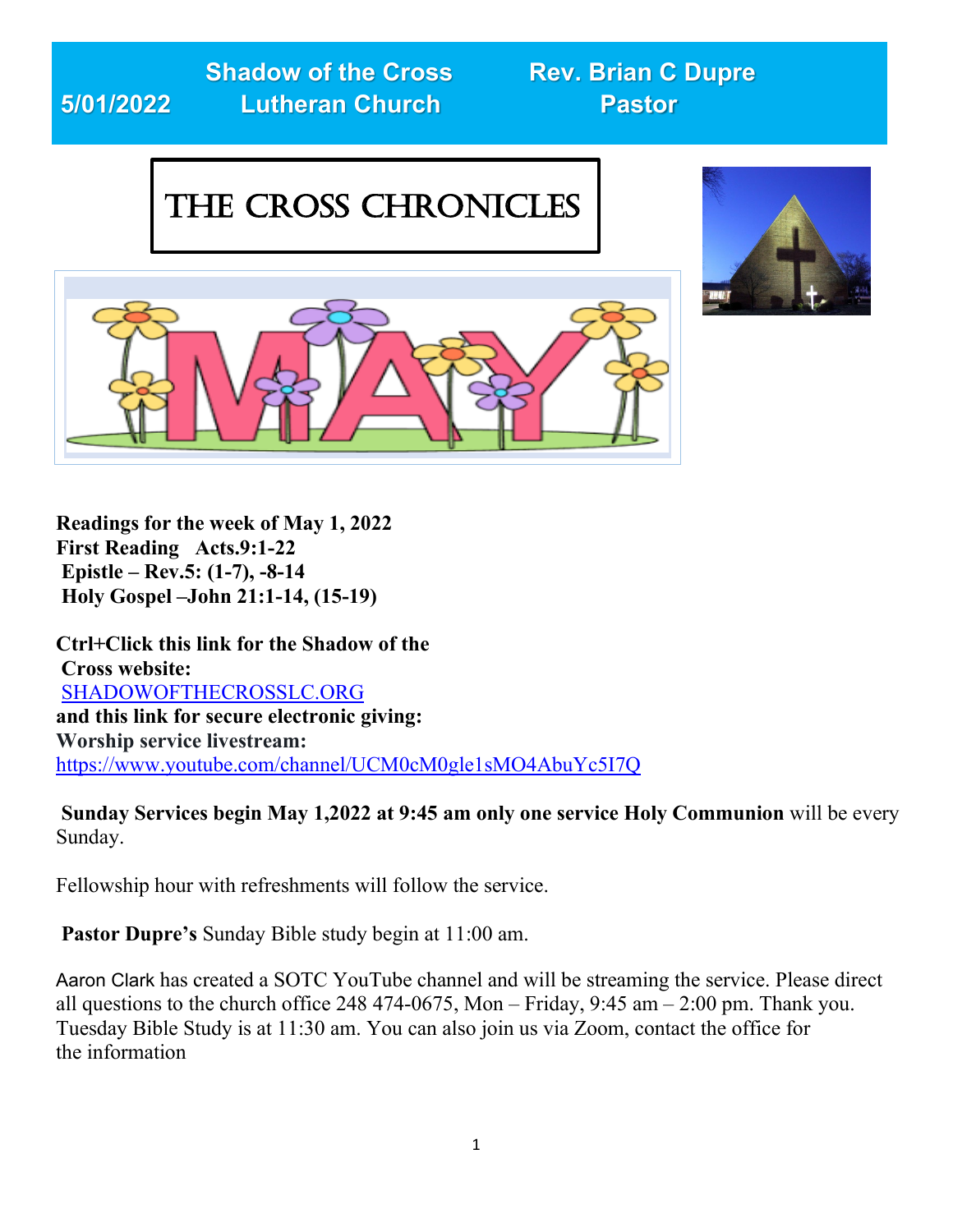#### Do Not Be Deceived"

#### **Do not be deceived: God is not mocked, for whatever one sows, that will he also reap. For the one who sows to his own flesh will from the flesh reap corruption, but the one who sows to the Spirit will from the Spirit reap eternal life.** –Galatians 6:7-8 ESV

We live in a crazy world. It's hard to image it can get any worse than it already is. And maybe that is a good thing; maybe it is a sign that the Last Day is close at hand. You know you can't call a thing what it is anymore without being labeled as "out of touch", "intolerant", "ignorant", or "politically incorrect." Whatever we are called, we who speak the truth are somehow in the wrong. It seems people want to live in a fantasy world where anything goes as long as it doesn't affect anyone else. In other words, I can do whatever I want, be whoever I want to be, without having to be responsible for the consequences of my decisions. After all, how dare you judge me!

 If you don't see it, let me make it clearer for you. Men are not women, even if they want to be and have anatomy surgery or hormone therapy to make them appear that way. Likewise, women are not men for the same reasons. Yet many people still fight to change who God made them to be physically; maybe because the grass appears green on "the other side", or maybe because they are not comfortable in their own skin for whatever reason. This has led many of these people to "correct God's mistake" and change their appearances.

 Friends, this is called self-deception and is one of the greatest tricks Satan has put upon us. Regardless of what we look like or try to appear to be on the outside, a man is a man and a woman is a woman on the inside; just as God determined. A man cannot think and feel in the same way a woman can and neither can a woman think and feel as a man. God made male and female differently purposefully. The women in my life have given me many insights that never would have occurred to me had they not shared their thoughts with me. Likewise, I have had the same impact on these very same women. If we are going to be offended by anything, why not be offended by the very idea that we might know ourselves better than God, who created us?

 Do not be deceived; God WILL NOT be mocked by our callous love of self and our desires. He Will Not be mocked by our callous disrespect for whom He made us to be. These are GREAT sins! If you are feeling inadequate with yourself, why not call upon the one who created you to bring about understanding or a change of heart, which only the Holy Spirit can do? Why rely on the surgeon or the doctor, who are just as sinful and fallible as you are to create something better in you? Here is our warning, when we rely on the flesh, from the flesh we will reap corruption. But when we rely on the Spirit, from the Spirit we will reap eternal life. God bless you all in Jesus' name! -Pastor Dupre

The peace of the Lord be with you -Rev. Brian Dupre, Pastor, SOTC

#### **SOTC Zoom Account**

Any chairperson needing to use the Zoom account for their ministry, please contact the Church office. There is a sign-up sheet in the office to reserve your date and time.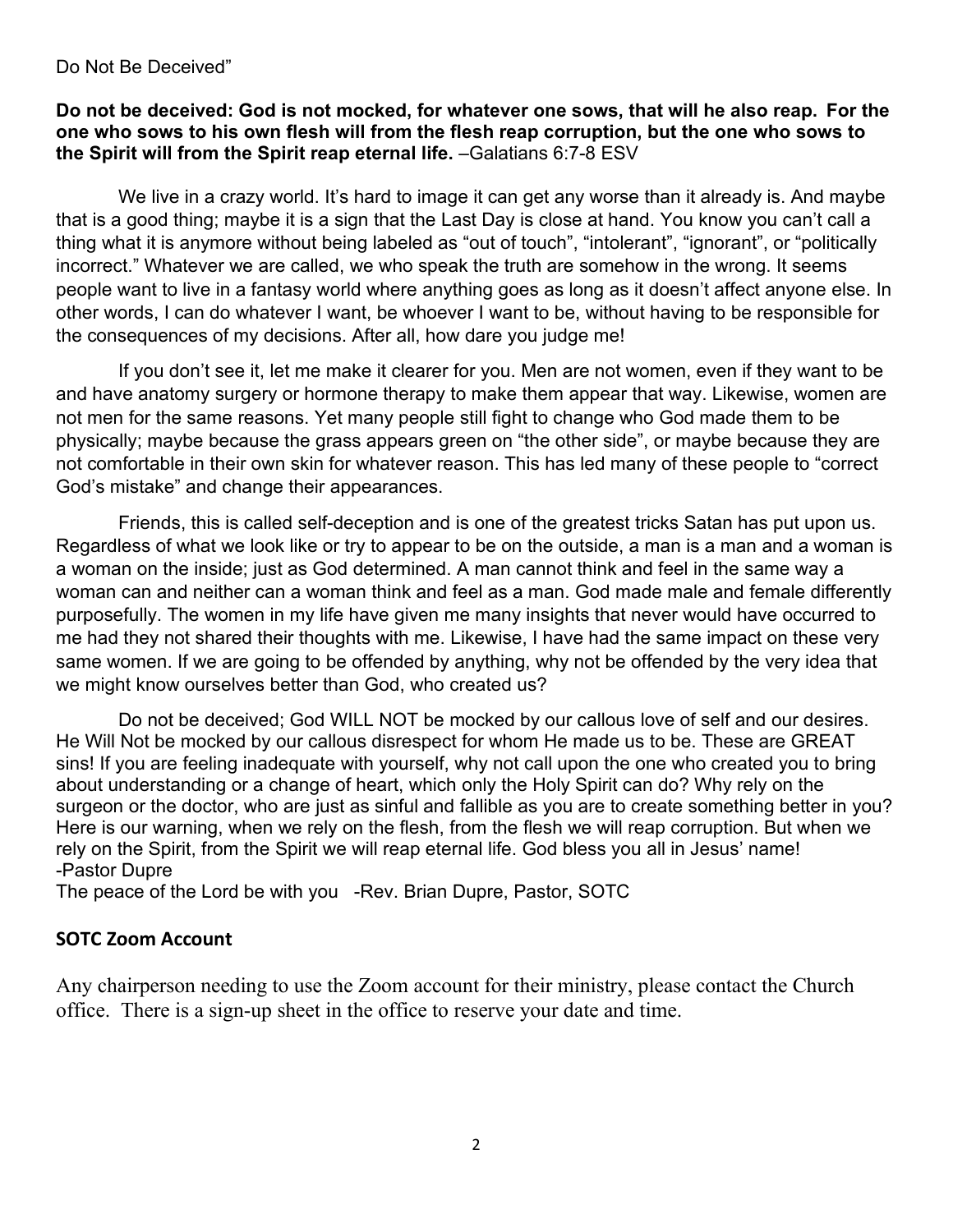

 Sunday school is back and we are meeting in person on Sundays at 9:45 a.m. Our adult Sunday school will continue Saturdays at 10:00 a.m. on Zoom and we hope to see you there. If you have any questions regarding our Sunday school, please feel free to call any of the Sunday school staff, Dawn Kivimaki, Lori Smith, Lainia Burk, Shirley Bowden, Myita Davis, Roderick McClure, Barbara Profit or the church office 248-474-0675. The Zoom link will remain the same until further notice.

<https://us02web.zoom.us/j/83332323924525750?pwd=Rzdpd09PU05CWXZCU1NROEl4bll5dz09> **Meeting ID:** 83332323924, **Passcode:** 525750



## **Lemon Pound Cake**

## **Ingredients:**

- 3 cups all-purpose flour
- 1 Tbsp baking powder
- $$3/4$  tsp salt$
- 3 cups sugar
- 1 cup unsalted butter, room temperature
- $\frac{1}{2}$  cup shortening, room temperature
- 5 large eggs
- 1 cup whole milk
- 6 Tbsp lemon juice
- 1 lemon, zested

## **Instructions:**

1. Preheat oven to 350°F. Spray or butter and flour 2 loaf pans or one large Bundt pan.

2. Sift flour, baking powder and salt into medium bowl. Set aside.

3. Using an electric mixer, cream together butter, shortening and sugar. Add eggs one at a time, beating until well blended after each one.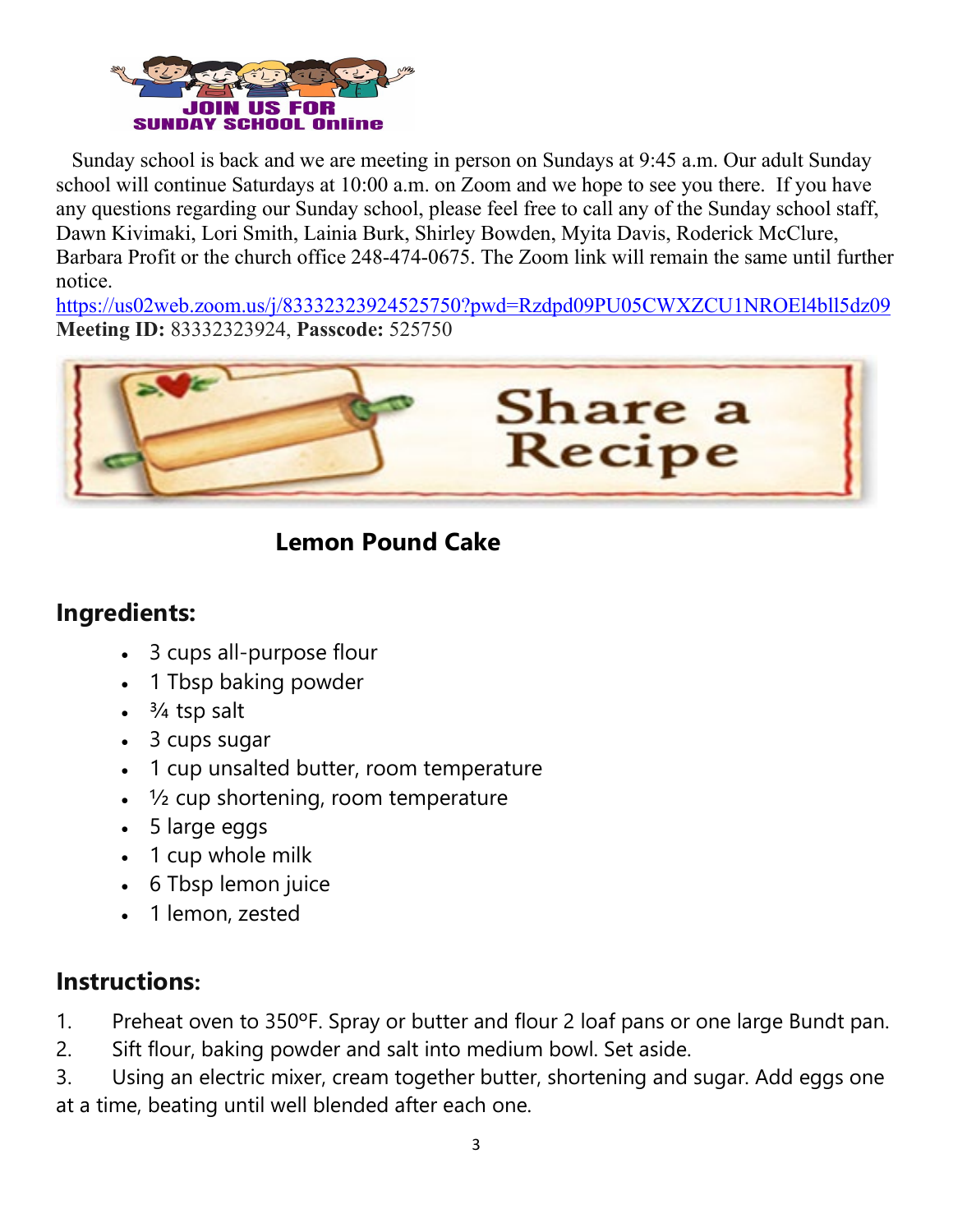4. Add dry ingredients in three additions to butter mixture alternately with milk, beginning and ending with flour mixture. Beat at low speed just until blended after each addition. Mix in lemon juice and zest.

**5.** Pour batter into prepared pans. Bake cakes until tester inserted into center comes out clean, about 55 minutes. Cool cakes in pans for 15 minutes. Turn cakes out onto racks and cool completely.

**Notes: DO NOT fill your pans to the very top or the cake will overflow!** I use a 15-cup Bundt pan. It also works in a Tube Pan.

## **HOLY HUMOR**

## **Q. What did Jonah's [family](https://parade.com/1045384/marynliles/family-quotes/) say when he told them about what happened before reaching Nineveh?**

**A. "Hmm, sounds fishy."**

**Q. What was Moses' wife, Zipphora, known as when she'd throw dinner parties A. "The hostess with the Moses."**

**Q Why couldn't the Israelites initially enter the Promised Land? A. It wasn't the Pinky Promised Land.**

**Q. What did the classmate say when asked why they kept walking next to the same person at school?**

**A. "I was told I'm supposed to walk by Faith!"**

**Q. Which Bible character was super-fit?**

**A.** *Abs***alom**

## **Bible Trivia Questions**

**Question: How did Samson die? Answer: Pushing over the temple pillars, killing himself and many Philistines.**

**Question: Who anointed Saul as King? Answer: Samuel. Question: Who was the enemy who took the Ark of the Covenant? Answer: Philistines.**

**Question: What happened to the idol which was beside the Ark in the enemy's temple? Answer: It fell over and broke.**

**Question: What was Saul's punishment for disobeying?**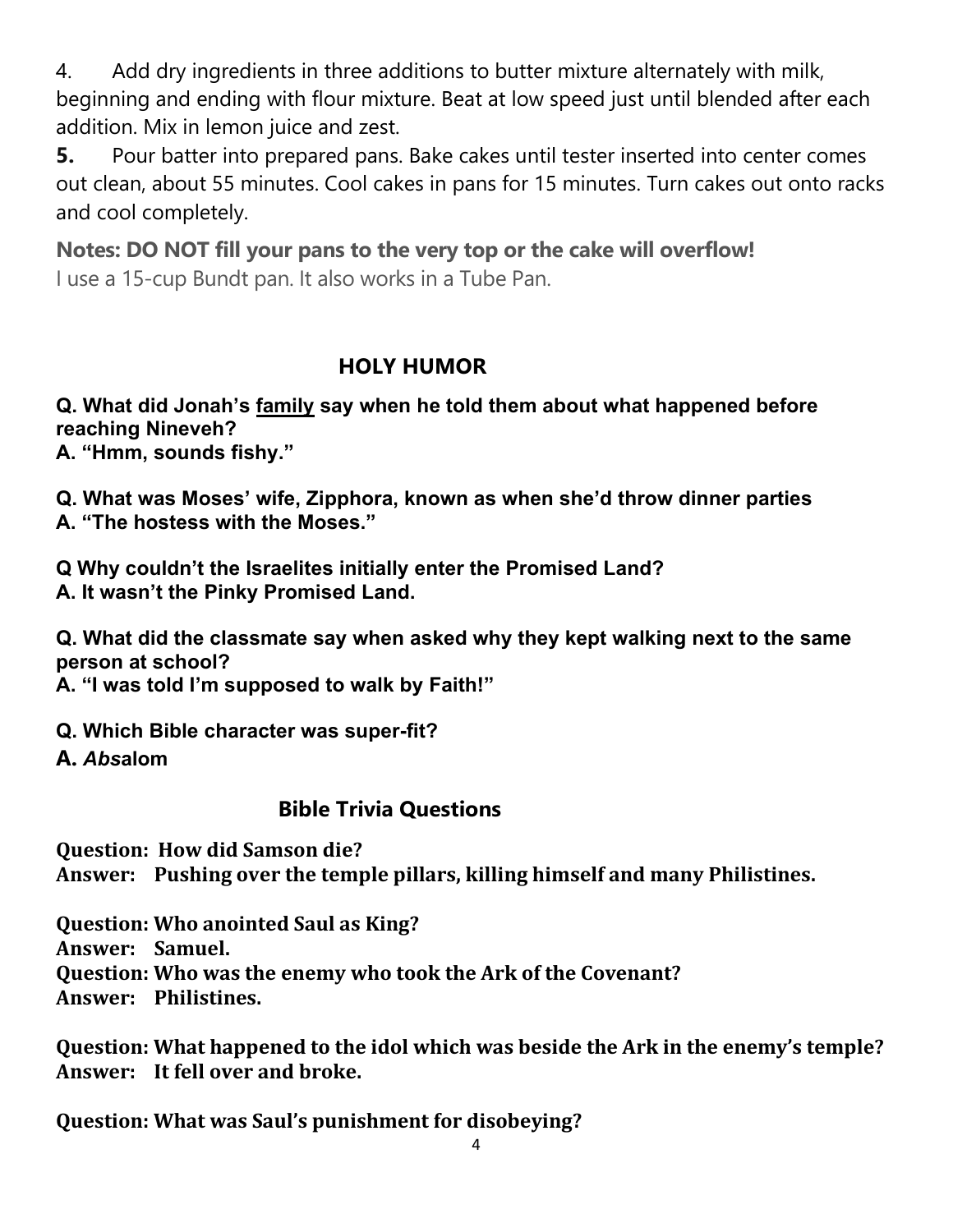#### **Answer: God took away his kingdom.**

#### **POEM**

 **When you look up. He looks down When you lift up, He opens up When you step into the dance, He leads When you cry, He wipes the tears When you ask, He answers When you rise up, He empowers Gods is awesome!**

#### **by Dawn Rawlins**

**Publisher's note:** If you have information, prayer request, something you would like to share with your church family, a poem, a song, a

scripture, a picture of something that puts a smile on your face, please send it to Veronica's email

[sotclutheran.officemanager@gmail.com](mailto:sotclutheran.officemanager@gmail.com) or Dawn's email [sotclutheran.secretary@gmail.com](mailto:sotclutheran.secretary@gmail.com) Information for the Newsletter, please submit by the  $20<sup>th</sup>$  of each month for the following month's publication. Thank you and Blessings!

## **ANNOUNCEMENTS**

## **\*Note Non-Alcoholic wine is in the center of communion tray please ask for it if**

**prefer.**

**Roof Repair/AC Pledge Drive** Our is \$50,000.00 Funds Received (as of 4/12/2022) \$34,160.00.

## **Offerings are still welcomed for the roof/ac donations.**

**BD. OF PROPERTIES** are in need of help with the work around the building. They meet on Mondays @ 6pm starting May 2nd. Work night for Trustee 6:00 pm to 7:00 pm on Tuesday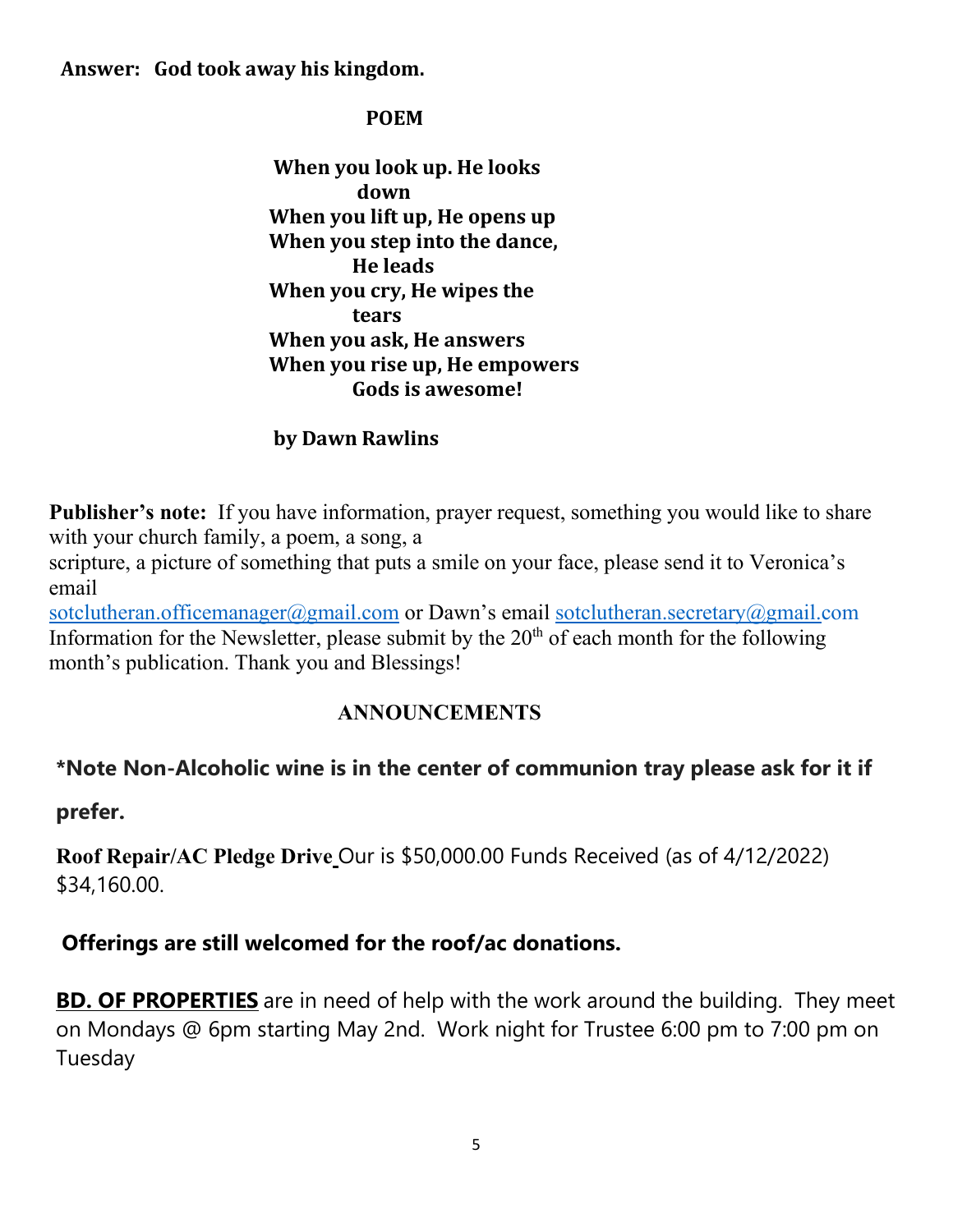**Trivia Night** Saturday, June 4<sup>th</sup>, 5pm-8pm. Presented by the SOTC Youth Group. First a Spaghetti Dinner prepared by the Youth with a free will donation, followed by Trivia/teams of 8, cost \$10.00 per person. Come join us for fun and prizes!



## **MAY 2022 HAPPY BIRTHDAY**

| Date  | <b>Name</b>            | Date  | <b>Name</b>      |
|-------|------------------------|-------|------------------|
| 05/01 | <b>Charles McCants</b> | 05/23 | Nancy Faith      |
| 05/01 | Gale McIntosh          | 05/23 | Diane Smith      |
| 05/04 | Jonathan K Korte,      | 05/27 | Lyndsy Howard    |
| 05/04 | De'ja Willis           | 05/27 | Marlene Poe      |
| 05/11 | Zelma Young            | 05/28 | Shirley Bowden   |
| 05/14 | <b>Tomira Chears</b>   | 05/29 | Lexus Giddings   |
| 05/14 | <b>Tonia Chears</b>    | 05/30 | Marco Goodson    |
| 05/20 | Jemina Willis          | 05/31 | Nathaniel Rooker |
| 05/22 | Robert Keller          | 05/31 | Linda Wilcoxson  |
|       |                        |       |                  |
|       |                        |       |                  |
|       |                        |       |                  |
|       |                        |       |                  |

05/01 Eric and Lainia Burk

05/06 Ronald and Carol Smolka

05/11 Craig and Martha Clark